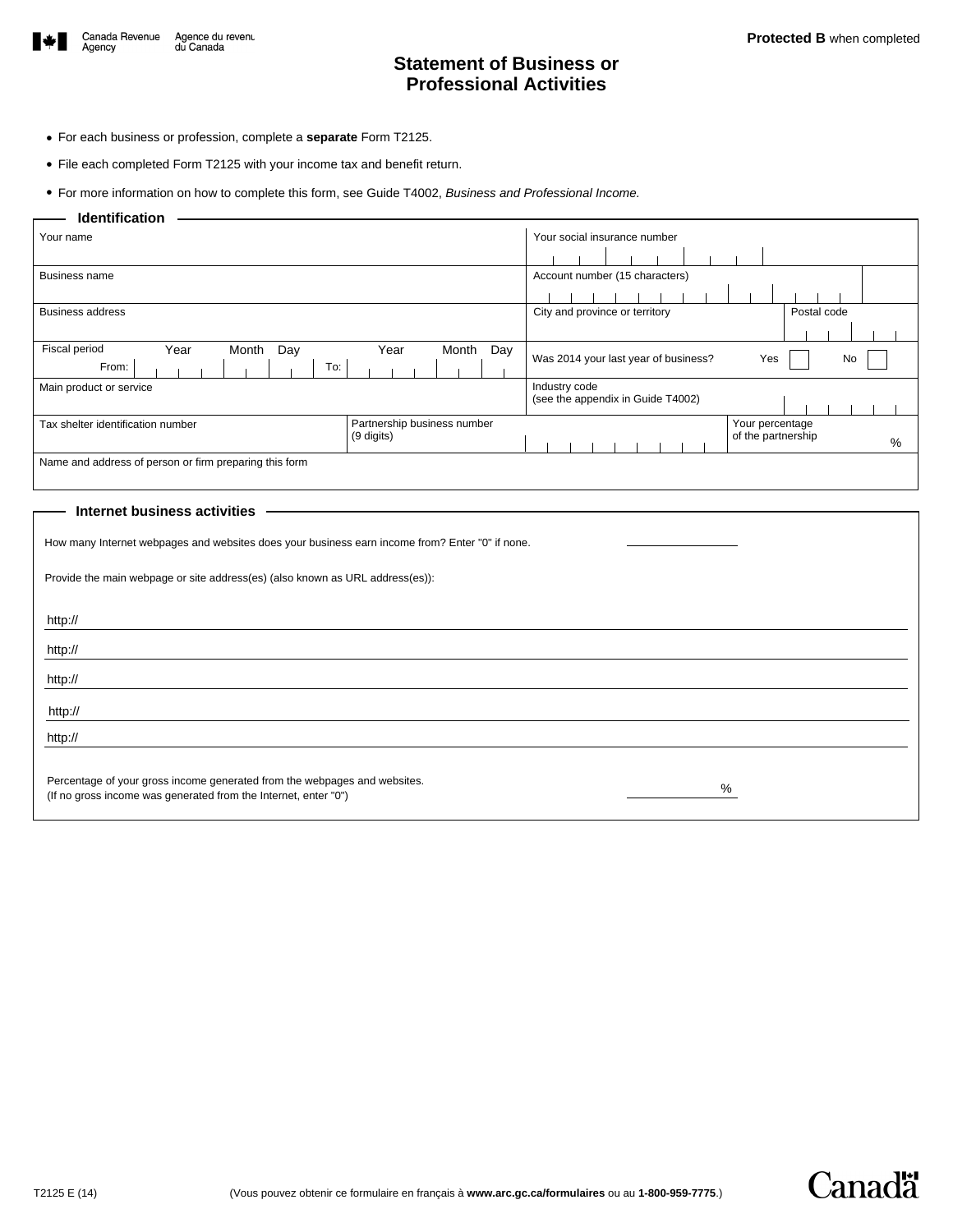### **Protected B** when completed

| Part 1 – Business income                                                                                                                                                                                 | <b>FIGGCLEG B</b> WILELI COMPLETED |
|----------------------------------------------------------------------------------------------------------------------------------------------------------------------------------------------------------|------------------------------------|
| If you have business income, tick this box and complete this part. Do not complete parts 1 and 2 on the same form.                                                                                       |                                    |
|                                                                                                                                                                                                          | A                                  |
| Minus any GST/HST, provincial sales tax, returns, allowances, discounts, and GST/HST adjustments (included on line A above)                                                                              |                                    |
|                                                                                                                                                                                                          | B                                  |
| <b>For those using the quick method</b> – Government assistance calculated as follows:<br>GST/HST collected or collectible on sales, commissions and fees eligible for the quick method __________       |                                    |
| GST/HST remitted, calculated on (sales, commissions, and fees eligible for the quick method<br>(iii)<br>plus GST/HST collected or collectible) multiplied by the applicable quick method remittance rate |                                    |
| <b>Subtotal</b> (amount (ii) <b>minus</b> amount (iii))                                                                                                                                                  | (iv)                               |
|                                                                                                                                                                                                          |                                    |
| Part 2 – Professional income                                                                                                                                                                             |                                    |
| If you have professional income, tick this box and complete this part. Do not complete parts 1 and 2 on the same form.                                                                                   |                                    |
|                                                                                                                                                                                                          |                                    |

| Minus any GST/HST, provincial sales tax, returns, allowances, discounts, and GST/HST adjustments (included on line D above)                                                                                                                                                                                                                                                                                                                                                                                                                                                                         |      |  |
|-----------------------------------------------------------------------------------------------------------------------------------------------------------------------------------------------------------------------------------------------------------------------------------------------------------------------------------------------------------------------------------------------------------------------------------------------------------------------------------------------------------------------------------------------------------------------------------------------------|------|--|
| <b>Subtotal</b> (amount D minus amount (i))                                                                                                                                                                                                                                                                                                                                                                                                                                                                                                                                                         |      |  |
| For those using the quick method – Government assistance calculated as follows:<br>(ii)<br>GST/HST collected or collectible on professional fees eligible for the quick method                                                                                                                                                                                                                                                                                                                                                                                                                      |      |  |
| GST/HST remitted, calculated on (professional fees eligible for the quick method plus<br>(III)<br>GST/HST collected or collectible) multiplied by the applicable quick method remittance rate $\ldots \ldots \ldots$                                                                                                                                                                                                                                                                                                                                                                                |      |  |
| <b>Subtotal</b> (amount (ii) <b>minus</b> amount (iii))                                                                                                                                                                                                                                                                                                                                                                                                                                                                                                                                             | (iv) |  |
| Work-in-progress (WIP), start of the year, per election to exclude WIP (see Chapter 2 of Guide T4002)                                                                                                                                                                                                                                                                                                                                                                                                                                                                                               |      |  |
| Adjusted professional fees (Amount E plus amounts (iv) and $(v)$ ) – Enter this amount on line 8000 in Part 3 below<br>$\mathcal{L}^{\mathcal{A}}\left( \mathcal{A}^{\mathcal{A}}\right) \left( \mathcal{A}^{\mathcal{A}}\right) \left( \mathcal{A}^{\mathcal{A}}\right) \left( \mathcal{A}^{\mathcal{A}}\right) \left( \mathcal{A}^{\mathcal{A}}\right) \left( \mathcal{A}^{\mathcal{A}}\right) \left( \mathcal{A}^{\mathcal{A}}\right) \left( \mathcal{A}^{\mathcal{A}}\right) \left( \mathcal{A}^{\mathcal{A}}\right) \left( \mathcal{A}^{\mathcal{A}}\right) \left( \mathcal{A}^{\mathcal{A}}\$ |      |  |

| - Part 3 – Gross business or professional income                                                                                                                                                                                              |      |  |
|-----------------------------------------------------------------------------------------------------------------------------------------------------------------------------------------------------------------------------------------------|------|--|
| Adjusted gross sales (from amount C in Part 1) or adjusted professional fees (from amount F in Part 2)<br><b>Plus</b>                                                                                                                         | 8000 |  |
| 8290<br>Reserves deducted last year electron contracts and contracts of the server of the server of the server of the server of the server of the server of the server of the server of the server of the server of the server of the<br>8230 |      |  |
| <b>Total</b> of the above two lines                                                                                                                                                                                                           |      |  |
|                                                                                                                                                                                                                                               | 8299 |  |
| Enter this amount on the appropriate line of your income tax and benefit return: business on line 162, professional on line 164, or commission on line 166.                                                                                   |      |  |

If GST/HST has been remitted or an input tax credit has been claimed, do not include GST/HST when you calculate the cost of goods sold, expenses, or net income (loss) in parts 4 to 6.

| Part 4 – Cost of goods sold and gross profit                                                |      |      |  |
|---------------------------------------------------------------------------------------------|------|------|--|
| If you have business income, complete this part. Enter only the business part of the costs. |      |      |  |
|                                                                                             |      |      |  |
| Opening inventory (include raw materials, goods in process, and finished goods)             | 8300 |      |  |
| Purchases during the year (net of returns, allowances, and discounts).                      | 8320 |      |  |
|                                                                                             | 8340 |      |  |
|                                                                                             | 8360 |      |  |
|                                                                                             | 8450 |      |  |
| <b>Total</b> of the above five lines<br><b>Minus</b>                                        |      |      |  |
| Closing inventory (include raw materials, goods in process, and finished goods)             | 8500 |      |  |
| Cost of goods sold                                                                          | 8518 |      |  |
|                                                                                             |      | 8519 |  |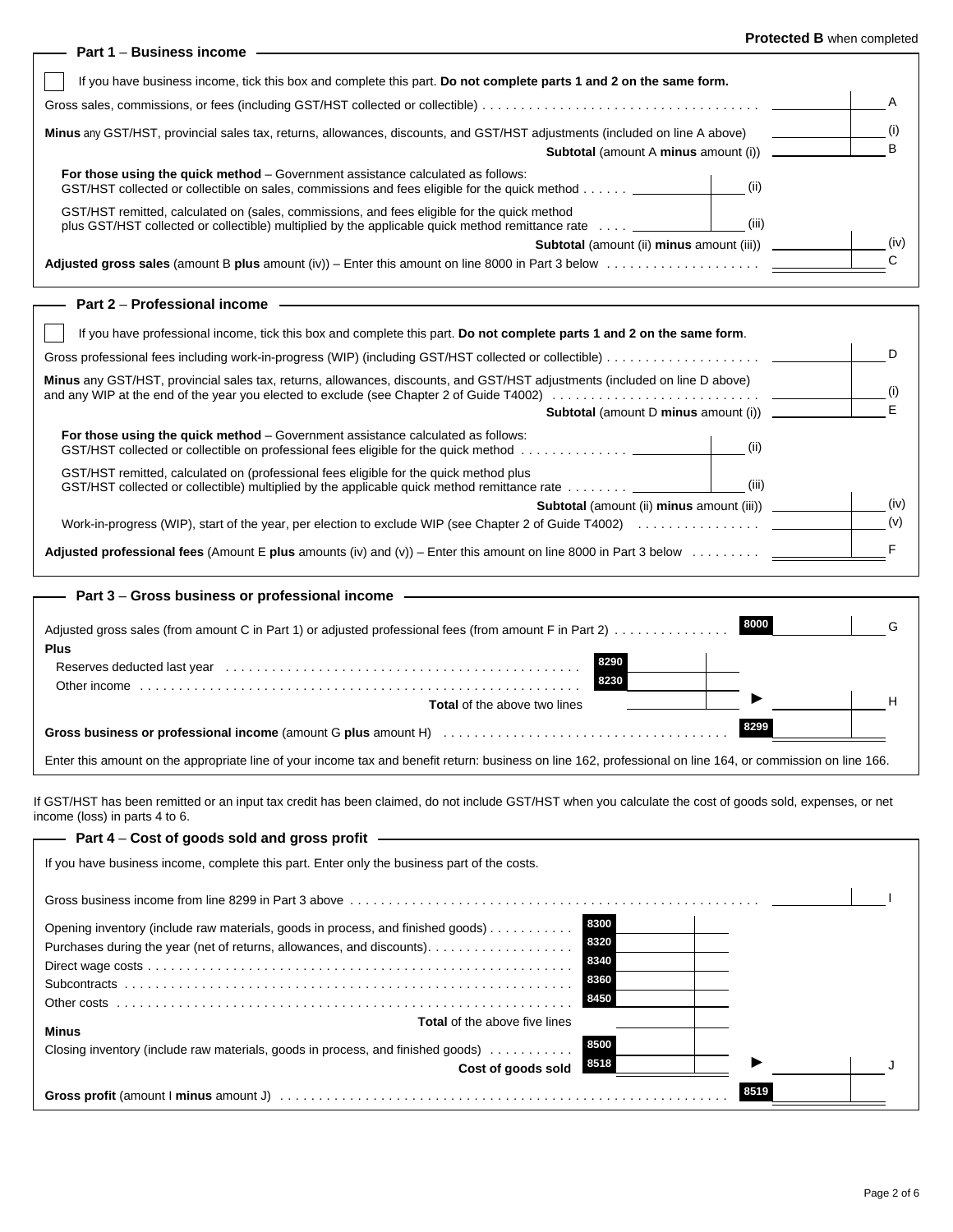| Part 5 – Net income (loss) before adjustments –                                     |              | LI <b>nreneu n</b> mirii miihiere |   |
|-------------------------------------------------------------------------------------|--------------|-----------------------------------|---|
|                                                                                     |              |                                   | K |
| <b>Expenses</b> (enter only the business part)                                      |              |                                   |   |
|                                                                                     | 8521<br>8523 |                                   |   |
| Meals and entertainment (allowable part only)                                       | 8590         |                                   |   |
|                                                                                     |              |                                   |   |
|                                                                                     | 8690         |                                   |   |
|                                                                                     | 8710         |                                   |   |
|                                                                                     | 8760         |                                   |   |
|                                                                                     | 8810         |                                   |   |
|                                                                                     | 8811         |                                   |   |
|                                                                                     | 8860         |                                   |   |
|                                                                                     | 8871         |                                   |   |
|                                                                                     | 8910         |                                   |   |
|                                                                                     | 8960         |                                   |   |
| Salaries, wages, and benefits (including employer's contributions)                  | 9060         |                                   |   |
|                                                                                     | 9180         |                                   |   |
| Travel (including transportation fees, accommodations, and allowable part of meals) | 9200         |                                   |   |
|                                                                                     | 9220         |                                   |   |
|                                                                                     | 9224         |                                   |   |
|                                                                                     | 9275         |                                   |   |
|                                                                                     | 9281         |                                   |   |
|                                                                                     | 9935         |                                   |   |
|                                                                                     | 9936         |                                   |   |
| Other expenses (specify):                                                           | 9270         |                                   |   |
| Total business expenses (total of lines 8521 to 9270)                               | 9368         |                                   |   |
|                                                                                     |              | 9369                              |   |
| Part $6 -$ Your net income (loss) $-$                                               |              |                                   |   |

| М<br>Your share of the amount on line 9369 in Part 5 or the amount from your T5013 slip $\ldots \ldots$<br>Plus: GST/HST rebate for partners received in the year (see Chapter 3 of Guide T4002) 9974 |  |
|-------------------------------------------------------------------------------------------------------------------------------------------------------------------------------------------------------|--|
| Total (amount M plus amount N)                                                                                                                                                                        |  |
| 9943<br><b>Minus:</b> Other amounts deductible from your share of the net partnership income (loss) (from the chart in Part 7 below)                                                                  |  |
|                                                                                                                                                                                                       |  |
| 9945                                                                                                                                                                                                  |  |
| 9946                                                                                                                                                                                                  |  |

Enter this amount on the appropriate line of your income tax and benefit return: business on line 135, professional on line 137, or commission on line 139.

# **Part 7 – Other amounts deductible from your share of the net partnership income (loss)**

| Claim expenses you incurred that were not included in the partnership statement of income and expenses, and for which the<br>partnership did not reimburse you. |  |
|-----------------------------------------------------------------------------------------------------------------------------------------------------------------|--|
|                                                                                                                                                                 |  |
|                                                                                                                                                                 |  |
|                                                                                                                                                                 |  |
|                                                                                                                                                                 |  |
|                                                                                                                                                                 |  |
| Other amounts deductible from your share of the partnership (total of the above amounts)<br>Enter this amount on line 9943, in Part 6 above                     |  |

**Protected B** when completed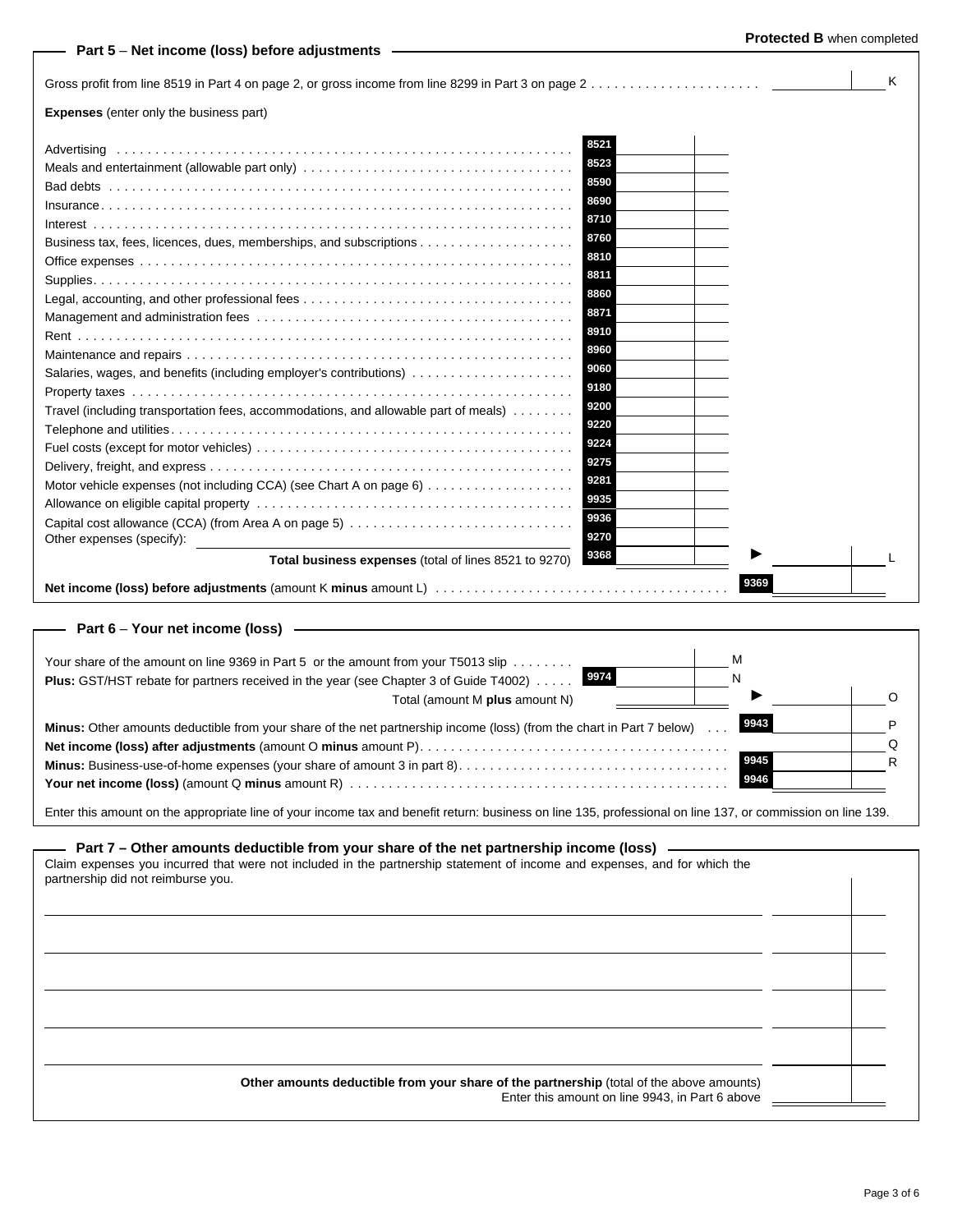## **Part 8** – **Calculation of business-use-of-home expenses**

| Other expenses (specify):                                                         | Subtotal later and the state of the state of the state of the state of the state of the state of the state of the state of the state of the state of the state of the state of the state of the state of the state of the stat |
|-----------------------------------------------------------------------------------|--------------------------------------------------------------------------------------------------------------------------------------------------------------------------------------------------------------------------------|
|                                                                                   |                                                                                                                                                                                                                                |
|                                                                                   |                                                                                                                                                                                                                                |
| Business-use-of-home expenses available to carry forward (amount 1 minus amount 2 |                                                                                                                                                                                                                                |
|                                                                                   | 3                                                                                                                                                                                                                              |

|             | Details of other partners |                                                         |                                   |  |
|-------------|---------------------------|---------------------------------------------------------|-----------------------------------|--|
| Name<br>and |                           | Share of net<br>income or (loss) $\frac{1}{3}$          | Percentage of<br>partnership<br>% |  |
| address     |                           |                                                         |                                   |  |
| Name<br>and |                           | Share of net<br>income or $(\text{loss})_{\S}$          | Percentage of<br>partnership<br>% |  |
| address     |                           |                                                         |                                   |  |
| Name<br>and |                           | Share of net<br>income or $(\text{loss})$ $\mathsf{\$}$ | Percentage of<br>partnership<br>% |  |
| address     |                           |                                                         |                                   |  |
| Name<br>and |                           | Share of net<br>income or $(\text{loss})_{\S}$          | Percentage of<br>partnership<br>% |  |
| address     |                           |                                                         |                                   |  |
|             |                           |                                                         |                                   |  |

| —— Details of equity ————  |  |
|----------------------------|--|
|                            |  |
| Total business liabilities |  |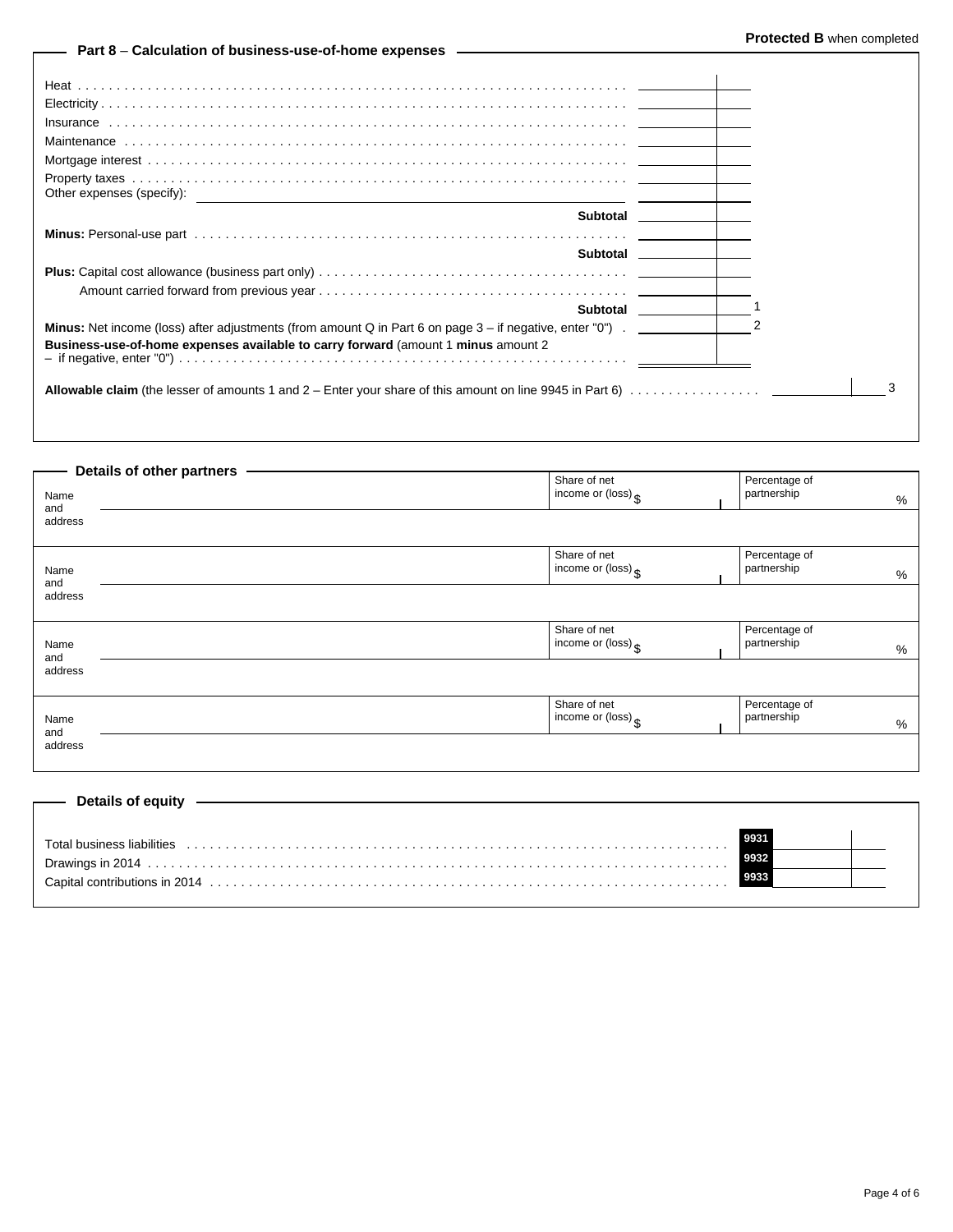# **Protected B** when completed **Area A** – **Calculation of capital cost allowance (CCA) claim**

| Class<br>number | Undepreciated<br>capital cost (UCC)<br>at the start of the year | Cost of additions<br>in the year<br>(see areas B and C<br>below) | Proceeds of<br>dispositions<br>in the year (see<br>areas D and E below) | UCC after additions<br>and dispositions<br>(col. 2 plus col. 3)<br>$minus$ col. 4) | Adjustment for<br>current-year additions<br>$1/2 \times$ (col. 3 minus<br>col. 4). If negative,<br>enter "0." | Base amount<br>for CCA<br>(col. 5 minus col. 6) | 8<br>Rate<br>(% ) | CCA for the year<br>(col. 7 x col. 8 or an<br>adjusted amount) | 10<br>UCC at the end of the<br>year<br>(col. 5 minus col. 9) |  |
|-----------------|-----------------------------------------------------------------|------------------------------------------------------------------|-------------------------------------------------------------------------|------------------------------------------------------------------------------------|---------------------------------------------------------------------------------------------------------------|-------------------------------------------------|-------------------|----------------------------------------------------------------|--------------------------------------------------------------|--|
|                 |                                                                 |                                                                  |                                                                         |                                                                                    |                                                                                                               |                                                 |                   |                                                                |                                                              |  |
|                 |                                                                 |                                                                  |                                                                         |                                                                                    |                                                                                                               |                                                 |                   |                                                                |                                                              |  |
|                 |                                                                 |                                                                  |                                                                         |                                                                                    |                                                                                                               |                                                 |                   |                                                                |                                                              |  |
|                 |                                                                 |                                                                  |                                                                         |                                                                                    |                                                                                                               |                                                 |                   |                                                                |                                                              |  |
|                 |                                                                 |                                                                  |                                                                         |                                                                                    |                                                                                                               |                                                 |                   |                                                                |                                                              |  |
|                 |                                                                 |                                                                  |                                                                         |                                                                                    |                                                                                                               |                                                 |                   |                                                                |                                                              |  |
|                 |                                                                 |                                                                  |                                                                         |                                                                                    |                                                                                                               |                                                 |                   |                                                                |                                                              |  |
|                 |                                                                 |                                                                  |                                                                         |                                                                                    | <b>Total CCA claim for the year (enter this amount minus any personal part and any</b>                        |                                                 |                   |                                                                |                                                              |  |

**Total CCA claim for the year** (enter this amount, **minus** any personal part and any

CCA for business-use-of-home expenses, on line 9936 in Part 5 on page 3**\*\***)

 **\*** If you have a negative amount in this column, add it to income as a recapture on line 8230, "Other income," in Part 3 on page 2. If no property is left in the class and there is a positive amount in the column, deduct the amount from income as a terminal loss on line 9270, "Other expenses," in Part 5 on page 3. Recapture and terminal loss do not apply to a class 10.1 property. For more information, see Chapter 4 of Guide T4002*.*

\*\* For information on CCA for "Calculation of business-use-of-home expenses" on page 4, see "Special situations" in Chapter 4 of Guide T4002.

### **Area B** – **Details of equipment additions in the year**

| Class<br>number | Property<br>details                                                                        | Total cost                            | Personal part<br>(if applicable) | <b>Business part</b><br>(column 3 minus<br>column 4) |
|-----------------|--------------------------------------------------------------------------------------------|---------------------------------------|----------------------------------|------------------------------------------------------|
|                 |                                                                                            |                                       |                                  |                                                      |
|                 |                                                                                            |                                       |                                  |                                                      |
|                 | $\mathbf{A}$ and $\mathbf{A}$ are the state of the Hallmann and Hitlerine for the contract | Total equipment additions in the year | 9925                             |                                                      |

### **Area C** – **Details of building additions in the year**

| Class<br>number | Property<br>details | Total cost                           | Personal part<br>(if applicable) | <b>Business part</b><br>(column 3 minus<br>column 4) |
|-----------------|---------------------|--------------------------------------|----------------------------------|------------------------------------------------------|
|                 |                     |                                      |                                  |                                                      |
|                 |                     |                                      |                                  |                                                      |
|                 |                     | Total building additions in the year | 9927                             |                                                      |

### **Area D** – **Details of equipment dispositions in the year**

| AI vu p         | <b>Details of equipment dispositions in the year</b>                                                      |                                                                          |                                  |                                                      |
|-----------------|-----------------------------------------------------------------------------------------------------------|--------------------------------------------------------------------------|----------------------------------|------------------------------------------------------|
| Class<br>number | Property<br>details                                                                                       | Proceeds of disposition<br>(should not be more than<br>the capital cost) | Personal part<br>(if applicable) | <b>Business part</b><br>(column 3 minus<br>column 4) |
|                 |                                                                                                           |                                                                          |                                  |                                                      |
|                 |                                                                                                           |                                                                          |                                  |                                                      |
|                 |                                                                                                           |                                                                          |                                  |                                                      |
|                 |                                                                                                           |                                                                          |                                  |                                                      |
|                 | Note: If you disposed of property from your business in the year, see Chapter 4 of Guide T4002<br>_ _ _ _ | .                                                                        | l ongell<br>.                    |                                                      |

 $\overline{\mathbf{s}}$ s in the ye If you disposed of property from your business in the year, see Chapter 4 or Guide 14002, **Total equipment dispositions in the year 9926**<br>for information about your proceeds of disposition.

### **Area E** – **Details of building dispositions in the year**

| Class<br>number | Property<br>details                                                                                                                                      | Proceeds of disposition<br>(should not be more than<br>the capital cost) | Personal part<br>(if applicable) | <b>Business part</b><br>(column 3 minus<br>column 4) |
|-----------------|----------------------------------------------------------------------------------------------------------------------------------------------------------|--------------------------------------------------------------------------|----------------------------------|------------------------------------------------------|
|                 |                                                                                                                                                          |                                                                          |                                  |                                                      |
|                 |                                                                                                                                                          |                                                                          |                                  |                                                      |
|                 | Note: If you disposed of a building from your business in the year, see Chapter 4 of Guide T4002,<br>for information about your proceeds of disposition. | Total building dispositions in the year                                  | 9928                             |                                                      |

### **Area F** – **Details of land additions and dispositions in the year**

| Total cost of all land additions in the year entertainment contained and contained and cost of all land additions in the year entertainment contained and cost of all land | 9923 |  |
|----------------------------------------------------------------------------------------------------------------------------------------------------------------------------|------|--|
| Total proceeds from all land dispositions in the year.                                                                                                                     | 9924 |  |

**Note:** You cannot claim capital cost allowance on land.